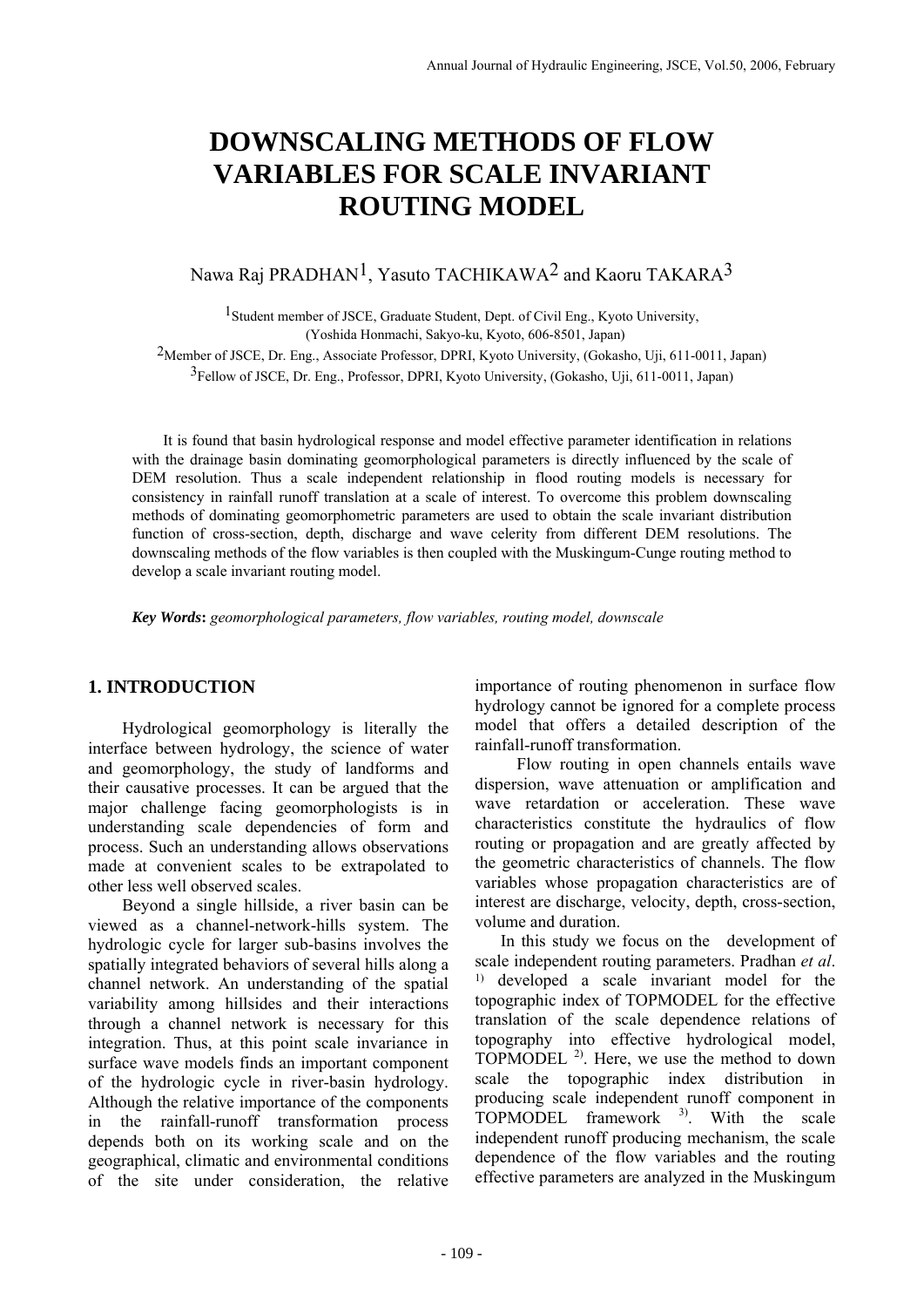

**Fig. 1** Comparison of flow variables distribution from different DEM resolutions in the Kamishiiba catchment (210 km<sup>2</sup>) at time step 43 hours of the rainfall event. (a) Discharge distribution comparison (b) flow depth distribution comparison and (c) wave celerity distribution comparision.

Cunge routing  $4^{\circ}$ . The downscaling method of the geomorphologic parameters is used to develop the downscaling method of the flow variables. Finally, coupling the downscaling method of the flow variables with the Muskingum-Cunge routing method, a scale independent routing model is developed.

# **2. SCALE DEPENDENCE OF MUSKINGUM-CUNGE ROUTING METHOD ON DEM RESOLUTION**

 A wave is a variation in flow, such as a change in flow rate or water surface elevation, and the wave celerity is the velocity with which this variation travels along the channel. The kinematic wave celerity, *ci*, can be defined in terms of flow depth by Equation (1).

$$
c_i = \frac{5}{3} \left( \frac{S_i^{\frac{1}{2}}}{n} \right) y_i^{\frac{2}{3}} \tag{1}
$$

where  $S_i$  is the slope at a point *i* and *n* is the Manning's roughness coefficient.  $y_i$  is the depth of flow and is expressed as;

$$
y_i = \left(\frac{nQ_i}{S_i^{1/2}B_i}\right)^{3/5} \tag{2}
$$

where  $Q_i$  and  $B_i$  are the flow rate and channel width respectively at a point *i.*

In a distributed system, routing the river flow is calculated as a function of space and time through the system. Referring to the time-space computational grid, the Muskingum-Cunge routing equation can be written for the discharge  $Q_{i+1}^{j+1}$ +  $Q_{i+1}^{j+1}$  at *x*  $=(i+1)$   $\Delta x$  and  $t = (j+1)$   $\Delta t$  as;

$$
Q_{i+1}^{j+1} = C_1 Q_i^j + C_2 Q_i^{j+1} + C_3 Q_{i+1}^j \tag{3}
$$

$$
C_1 = \frac{\Delta t + 2XK}{2K(1 - X) + \Delta t}
$$
 (4)

$$
C_2 = \frac{\Delta t - 2XK}{2K(1 - X) + \Delta t} \tag{5}
$$

$$
C_3 = \frac{2K(1-X) - \Delta t}{2K(1-X) + \Delta t}
$$
 (6)

$$
K = \frac{\Delta x}{c} \tag{7}
$$

where *K* is the flood-wave travel time over a reach with length  $\Delta x$ . *X* is a weighting coefficient evaluated as;

$$
X = \frac{1}{2} \left( 1 - \frac{Q_i}{BS \, c \Delta x} \right) \tag{8}
$$

where *S* is the channel bed slope and *B* is the channel width.

In Muskingum-Cunge routing method *Qi* in Equation (2) and Equation (8) is taken as  $Q_i^{j+1}$  in Equation (3) where,

$$
Q_i^{j+1}
$$
 = Inflow discharge at time  $(j+1)$  in cell  $i$  +  
generated water in cell  $i$  (9)

Figure 1 (a), (b) and (c) respectively show much difference in the distribution of discharge *Qi*, depth  $y_i$  and wave celerity  $c_i$  obtained from 50m DEM resolution and from 1000m DEM resolution in the Kamishiiba catchment  $(210 \text{ km}^2)$  when keeping the same value of Manning's roughness coefficient, 0.025, identified at 50m DEM resolution Muskingum-Cunge routing model. The scale effect analysis in Figure 1 is made at time step 43 hours of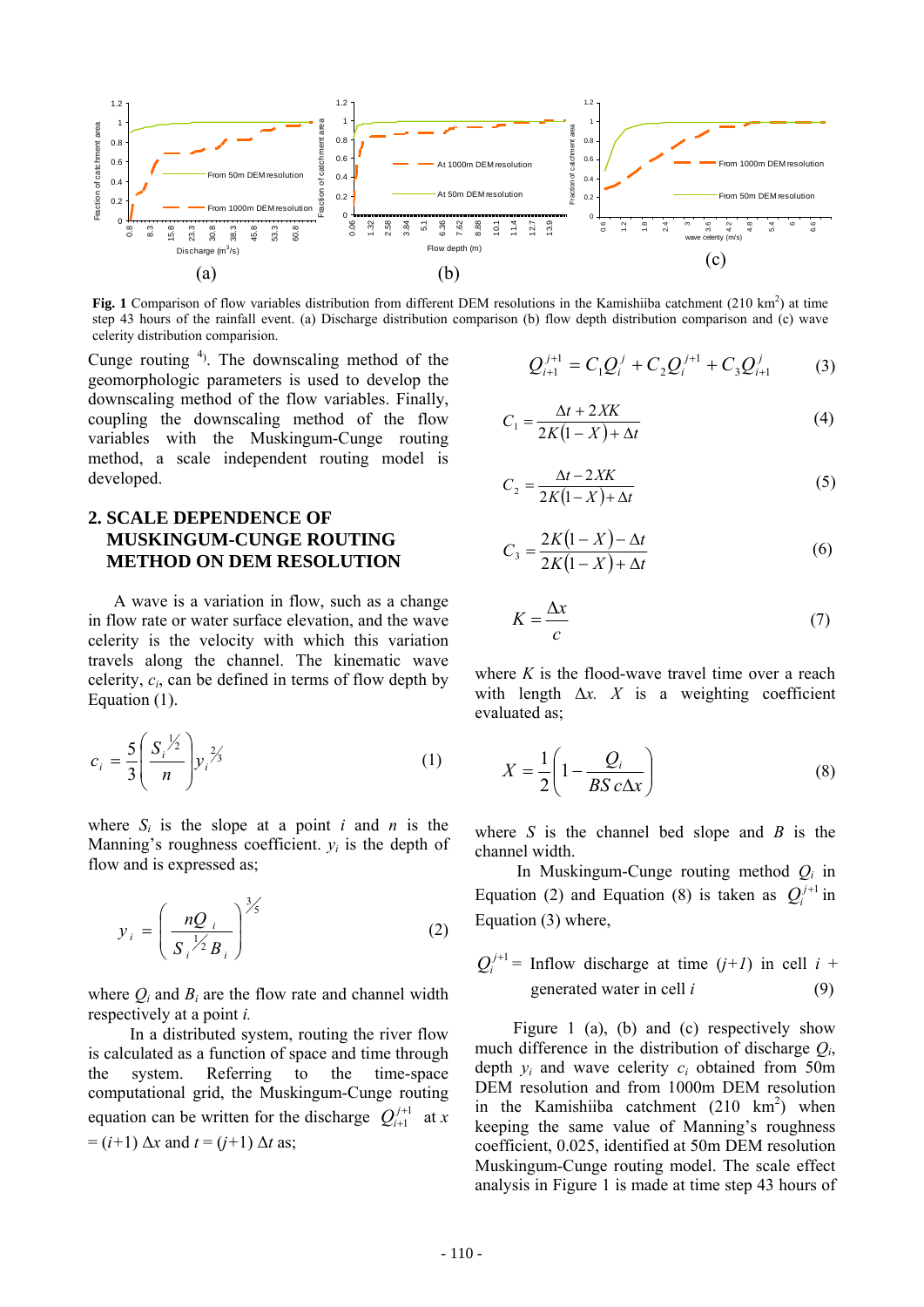

Fig. 2 Comparison of channel width distribution from different DEM resolutions in the Kamishiiba catchment (210 km<sup>2</sup>), (a) without downscaling method introduced (b) with downscaling method introduced.

the rainfall event to show how the flow variables are affected by the scale of DEM in the runoff generated time steps. As the flow variables and the effective Manning's roughness coefficient in Equations (1) and (2) are DEM data resolution dependent, the routing parameters  $K$  and  $X$  in Equations (7) and (8) are also affected by the DEM data resolution.

### **3. DERIVING CHANNEL WIDTH INFORMATION AT FINER SCALE**

 In hill slope channel routing, one of the difficult task is defining the channel width. The channel width less than the DEM grid resolution used cannot be obtained. Although the channel width is obtained as a function of upslope catchment area or discharge as explained by Leopold and Maddock  $5$ , the width of reaches still cannot be obtained where the finer information of upslope catchment area or discharge taken as independent variable is filtered out by the use of a coarse DEM. Here, channel width is derived as a function of upslope catchment area as given by Equation (10).

$$
B_i = aC_i^b \tag{10}
$$

where  $B_i$  is the channel width at a location *i* and  $C_i$  is the upslope catchment area at that location. *a* and *b*  are the coefficients. The coefficients *a* and *b* are calibrated as 7.0 and 0.4 respectively at 50m DEM resolution. Figure 2 (a) shows the comparison of channel width distribution from 50m and 1000m DEM resolutions in the Kamishiiba catchment (210  $km<sup>2</sup>$ ). In Figure 2 (a), it is shown that the percentage of smaller width values is much lesser when using 1000m DEM resolution than when using 50m DEM resolution.

Thus scaled upslope catchment area <sup>6)</sup>

$$
C_{i, scaled} = \left(\frac{C_i}{N_s I_f}\right) \tag{11}
$$

is introduced in Equation (10) and downscaled channel width at a location *i, Bi,scaled* is obtained as;

$$
B_{i,scaled} = aC_{i,scaled}^{b}
$$
 (12)

where  $N_s$  is the total number of sub-grids within a coarse resolution grid, the suffix *i* is a location in a catchment;  $C_i$  is the upslope catchment area of the coarse resolution DEM, *Ci, scaled* is the scaled upslope catchment area at a point  $i$  and  $I_f$  is introduced as influence factor  $\frac{6}{f}$ . *I<sub>f</sub>* is defined as;

$$
I_f = e^{\left\{\frac{(1-N_i)H}{N_o}\right\}}
$$
 (13)

where,  $N_i$  is the number of the coarse resolution grids contained in the upslope contributing area at a location  $i$  in the catchment;  $N<sub>o</sub>$  is the number of the coarse resolution grids contained in the upslope catchment area at the outlet of the catchment and *H* is the harmony factor  $6$  defined as;

$$
H = \frac{N_o}{N_o - 1} \ln N_s \tag{14}
$$

In Figure 2 (b) it is shown that the distribution of downscaled channel width from 1000 m DEM resolution to 50m DEM resolution and that from 50m DEM resolution has matched. Thus, by using Equation (11) the loss portion of channel width at finer scale, 50m DEM resolution, is successfully obtained by using only a coarse resolution DEM, 1000m DEM resolution.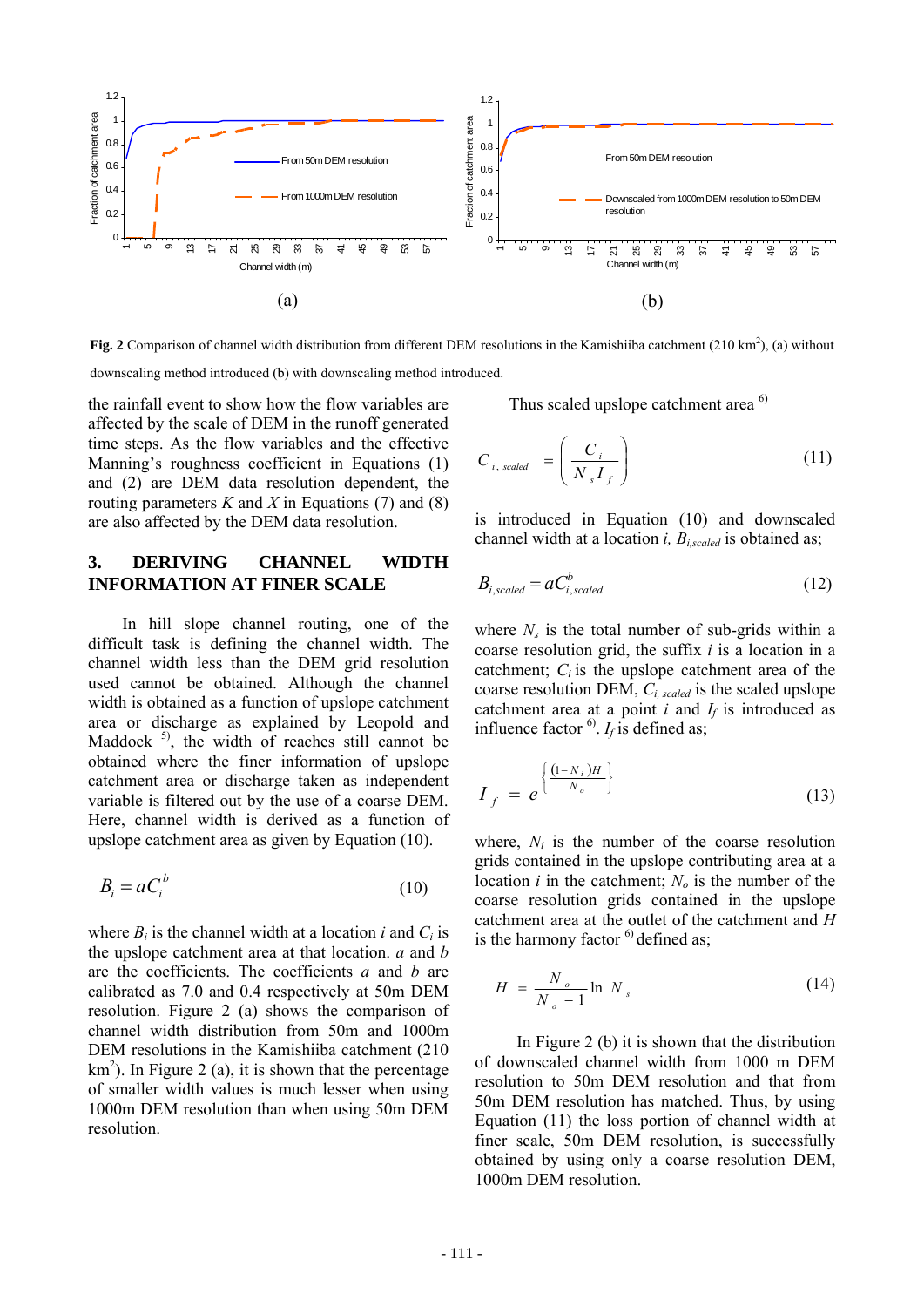

**Fig. 3** Comparison of flow variables distribution from different DEM resolutions with the downscaling methods of the flow variables in the Kamishiiba catchment  $(210 \text{ km}^2)$  at time step 43 hours of the rainfall event. (a) Discharge distribution comparison (b) flow depth distribution comparison and (c) wave celerity distribution comparison.

# **4. DERIVING DISCHARGE INFORMATION AT FINER SCALE**

 As the drainage area increases downstream, the actual discharge in downstream reaches also increases. Flow rate  $O_i$  is a function of upslope contributing area  $\frac{7}{1}$ . From Figure 1 (a) it is seen that the percentage of smaller discharge values is much lesser when using 1000m DEM resolution than when using 50m DEM resolution.

In fact the smallest discharge value derived from a DEM resolution is the discharge produced by a single grid of the DEM at that resolution. Thus discharge values smaller than that produced by the grid size smaller than a grid size in the DEM is completely lost as the larger sampling dimensions of the grids act as filter. But as finer resolution DEM is used, the smaller discharge values - that is the discharge values produced by finer grid resolution is achieved. Figure 1 (a) also shows that in a catchment as the discharge gets bigger and bigger at the downstream points, the discharge values given by coarse and fine resolution DEM at the points downstream becomes closer and closer. This scale phenomenon in discharge with DEM resolution is just similar to the scale phenomenon for upslope contributing area  $\frac{6}{1}$ . For this reason similar to Equation (11), number of sub grids, *Ns*, and influence factor  $I_f$  is introduced as the downscaling factors for discharge as shown in Equation (15).

$$
Q_{i, scaled} = \left(\frac{Q_{i}}{N_{s}e^{\left\{\frac{(1-N_{i})H}{N_{o}}\right\}}}\right)
$$
 (15)

In contrast to Figure 1(a), Figure 3 (a) shows that the distribution of discharge from 1000 m DEM resolution to 50m DEM resolution and that from 50m DEM resolution has matched.

#### **5. DERIVING FLOW DEPTH INFORMATION AT FINER SCALE**

The underestimation of slopes when using the

coarse resolution DEMs can seriously affect the accuracy of hydrologic and geomorphological models. Pradhan *et al.* <sup>1)</sup> developed a method to downscale the steepest slope by fractal method which is defined as;

$$
\theta_{i, scaled} = \alpha_{i, steepest} d_{i, scaled}^{(1-D)}
$$
\n(16)

where  $\theta_{i, scaled}$  is the scaled steepest slope;  $\alpha_{i,steepest}$  is a coefficient derived from the steepest slope; *di,scaled* is the scaled slope distance and *D* is the fractal dimension (Refer Pradhan *et al.*, <sup>1)</sup> for details).

Substituting  $Q_i$ ,  $B_i$  and  $S_i$  in Equation (2) by *Bi,scaled* from Equation (12), by *Qi,scaled* from Equations (15) and by  $\theta_{i, scaled}$  from Equation (16) respectively, the method to downscale the flow depth, *y i,scaled* is developed as;

$$
y_{i, scaled} = \left(\frac{nQ_{i, scaled}}{\theta_{i, scaled}}\right)^{\frac{3}{5}} \tag{17}
$$

In contrast to Figure 1 (b), in Figure 3 (b), it is shown that the distribution of downscaled flow depth from 1000 m DEM resolution to 50m DEM resolution and that from 50m DEM resolution (Manning's roughness coefficient *n* used is identified at 50m DEM resolution) has matched. Thus, by using Equation (17) the over estimation of depth given by 1000m DEM resolution shown by Figure 1 (b) is successfully reduced in Figure 3 (b).

#### **6. DEVELOPMENT OF A SCALE INVARIANT MUSKINGUM-CUNGE ROUTING METHOD**

 The propagation speed or celerity of a flood wave is one of the main properties of the flood-wave propagation and is related directly to the wave deformation and attenuation. Hence an investigation into scale effect in celerity is essential for deriving the scale invariance of flood-wave propagation. *K* and *X* in Equation (7) and Equation (8) governs the influence of routing in surface flow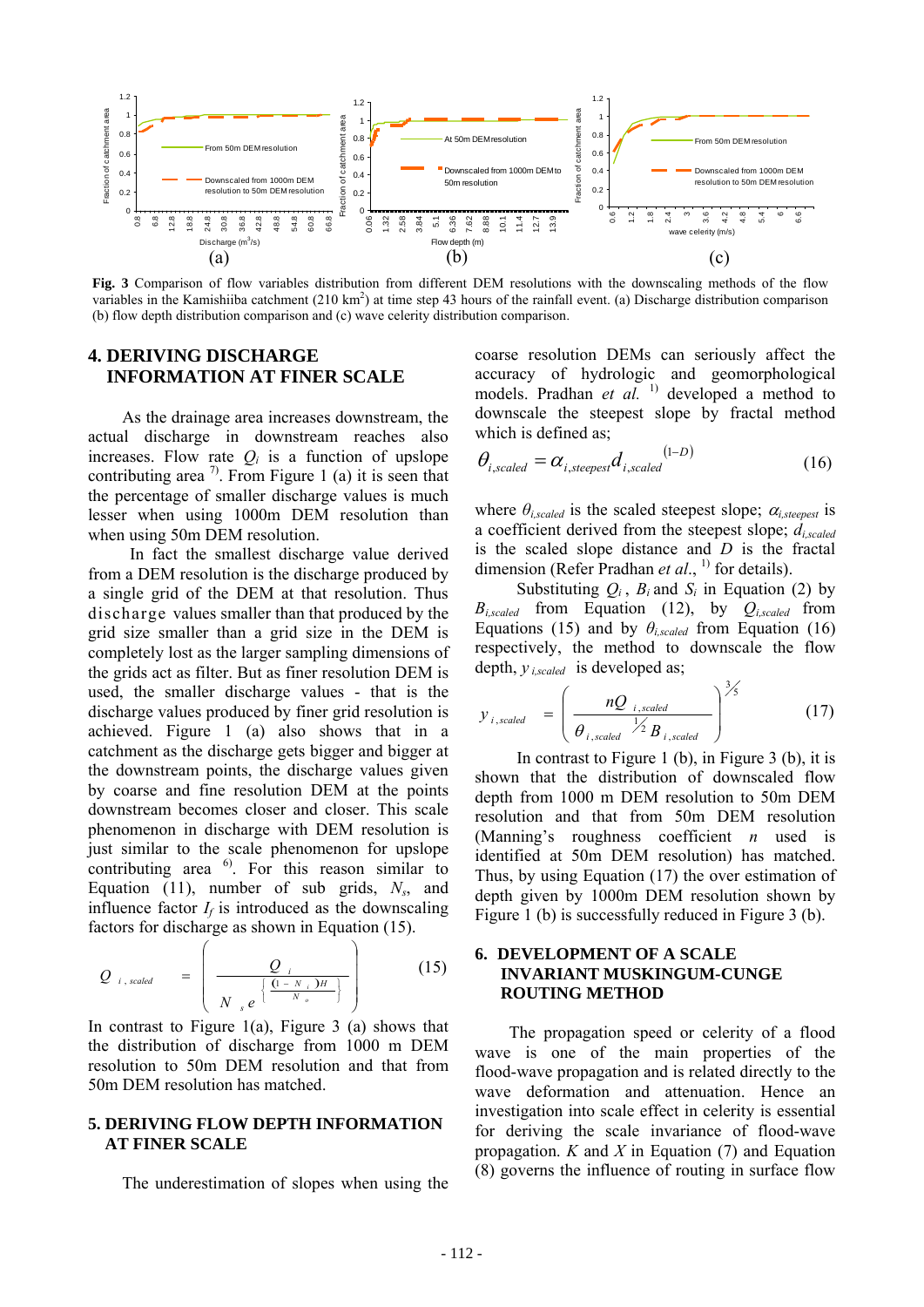

Fig. 4 Analysis of Muskingum-Cunge routing effect in the Kamishiiba catchment (210 km<sup>2</sup>). (a) simulation result at 50m DEM resolution where the Manning's roughness coefficient is calibrated; (b) simulation result at 1000m DEM resolution without downscaling the Muskingum-Cunge routing method; (c) simulation result at 1000m DEM resolution with downscaling the Muskingum-Cunge routing method. In all the case, the effective parametric value of Manning's roughness coefficient, *n*, used is identified at 50m DEM resolution and scale independent runoff production mechanism is applied.

hydrologic response in Muskingum-Cunge routing method. The flood wave travel time is derived from wave celerity. The weighting coefficient *X* in Equation (8) is also dependent on wave celerity. Thus wave celerity is a governing factor in Muskingum-Cunge routing method.

Substituting  $y_i$  and  $S_i$  in Equation (1) by *θi,scaled* from Equation (16) and *y i,scaled* from Equation (17), the scaled wave celerity *c i,scaled* is developed as;

$$
c_{i,scaled} = \frac{5}{3} \left( \frac{\theta_{i,scaled} / 2}{n} \right) y_{i,scaled} / 2/3 \qquad (18)
$$

In contrast to Figure 1 (c), in Figure 3 (c), it is shown that the distribution of downscaled celerity from 1000 m DEM resolution to 50m DEM resolution, by using Equation (18), and that from 50m DEM resolution (same Manning's roughness coefficient *n* is used that is identified at 50m DEM resolution) has matched.

 Thus, by using Equation (18) the over estimation of celerity given by 1000m DEM resolution is successfully reduced.

Substituting *c* in Equation (7) by *ci,scaled* from Equation (18) the downscaling method of *K* is defined as;

$$
K_{i, scaled} = \frac{\Delta x}{c_{i, scaled}}
$$
 (19)

Substituting *c* in Equation (8) by *ci,scaled* from Equation (18); *B* in Equation (8) by  $B_{i, scaled}$  from Equation (12); *S* in Equation (8) by  $\theta_{i, scaled}$  from Equation (16) and  $Q_i$  in Equation (8) by  $Q_{i, scaled}$  from Equation (15), the downscaling method of *X* is defined as;

$$
X_{i, scaled} = \frac{1}{2} \left( 1 - \frac{Q_{i, scaled}}{B_{i, scaled} \theta_{i, scaled}} \Delta x \right)
$$
 (20)

Equations (19) and (20) are introduced in Muskingum-Cunge routing method to develop Scale Invariant Muskingum-Cunge routing method.

#### **7. RESULTS AND DISCUSSION**

 Figure 4 (a) shows the simulated hydrograph at 50m DEM resolution with Nash efficiency of 95% and the calibrated *n* value is 0.025. In addressing the problem of what to route before deciding how to route  $8$ ), development of a scale independent runoff producing mechanism is important. After obtaining the scale independent runoff production mechanism through the downscaling method of topographic index distribution in TOPMODEL framework  $^{1}$ ,  $^{3}$ , the Muskingum-Cunge routing method with the same effective value of the Manning's roughness coefficient *n* identified at 50m DEM resolution is applied to 1000m DEM resolution, refer Figure 4 (b). Even in a small sized catchment, the Kamishiiba catchment (210  $km^2$ ), the routing model at 1000m DEM resolution shown by Figure 4 (b) is not as effective as that at 50m DEM resolution, shown by Figure 4 (a), when applying the same effective parametric value of *n*. Figure 4 (b) still shows the sharp peaks and the hydrograph response is still seen quicker than the actual catchment discharge response. This scale effect in the routed hydrograph could be more significant if the catchment size increases.

The lack in reduction of peaks and routing delays in the simulated hydrograph originates from reduced travel distance of the flood wave when the coarse resolution DEM is used. Even after obtaining the scale invariance in runoff generation mechanism, the saturated area in coarser DEM resolution is more concentrated closer to the outlet whereas in finer resolution DEM, the saturated area extends further upslope. Thus the lag time of the hydrograph